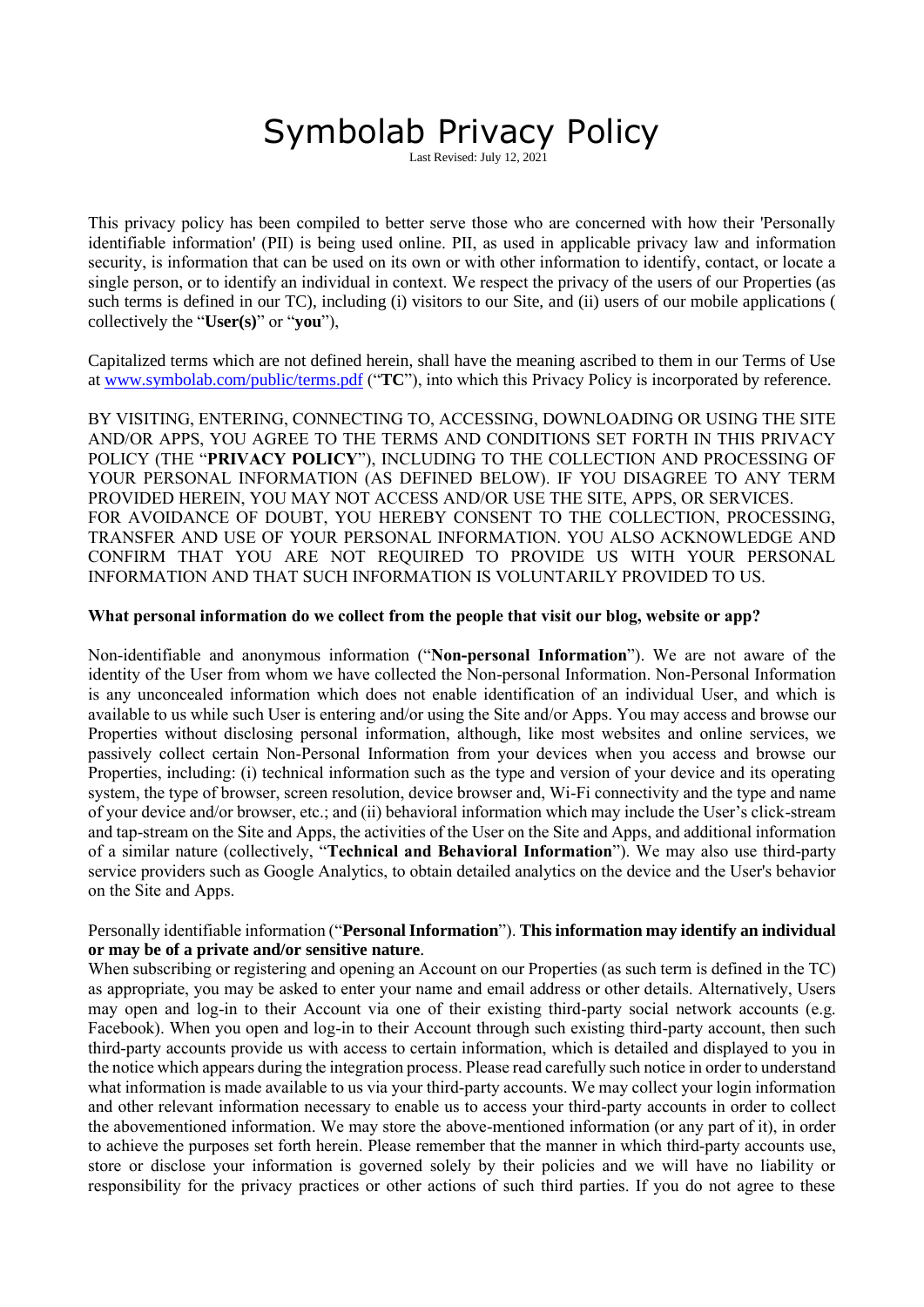practices please do not use third-party accounts in order to use our Platform. You hereby agree that such information will be stored even after the linkage to your third-party accounts expires, for any reason.

Further, Personal Information is collected from interactions with online advertisements presented on our Properties. Additional information may be required from time to time in order to complete the registration process.

Personal Information you provide as part of any communications with us, by any means, including through our social network pages, by approaching our customer.

We process certain online identifiers, such as, your Unique Device Identifier (UDID), or another unique identifiers, for security purposes.

# **When do we collect information?**

We collect information from you when you register to our Properties or enter information through our Properties.

# **How do we collect your information?**

There are a few methods that we use:

- a. **We collect information through your entry and use of the Site and/or Apps**. In other words, when you are using our Properties we are aware of it and may gather, collect and store the information relating to such usage, including Technical and Behavioral Information.
- b. **We collect information which you decide to provide us voluntarily**. For example, we collect Personal Information when you register to our Properties, or when you communicate with us.

# **How do we use your information?**

We may use the information we collect from you when you register, make a purchase, , surf the Site, or use certain other site or App features in the following ways:

Non-personal Information is collected in order to:

- **•** Use it for statistical and research purposes and for customization and improvement of our Site and/or Apps;
- **•** Enhance the User's experience while using the Properties; and

Personal Information is collected in order to:

- Provide and personalize our services to our Users;
- **•** Enable payment through third party Online Payment Processors;
- Respond to your inquiries, requests, comments and suggestions;
- **•** Conduct internal operations, including troubleshooting, data analysis, testing, research and statistical purposes, including in order to improve our services. Please note that in general we analyze aggregate data for such purposes, rather than specific user data, however we may need to analyze a specific case to address a specific problem;
- **•** Comply with our legal obligations and in order to be able to protect our rights and legitimate interests; and

# **How do we protect visitor information?**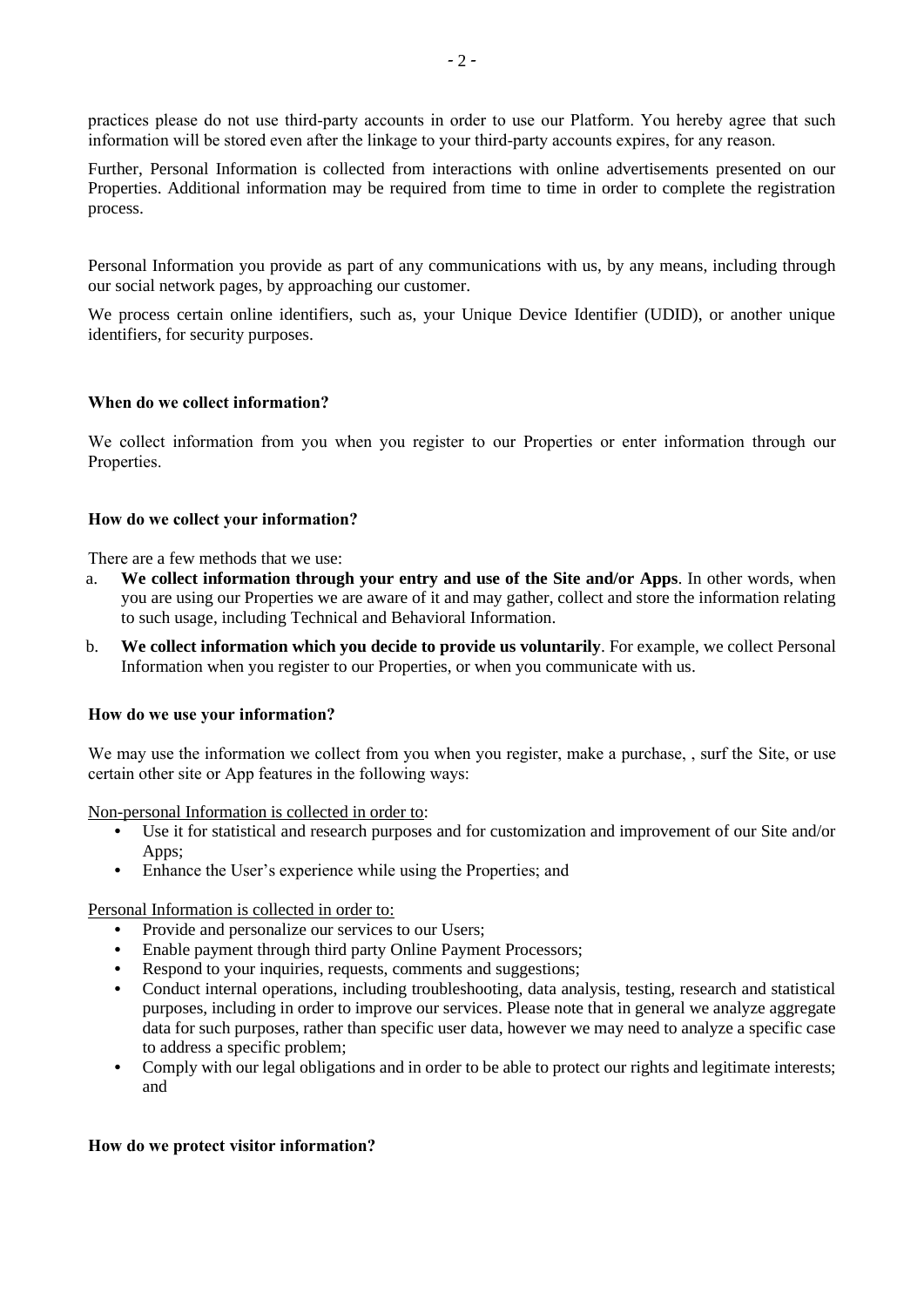Our Properties are scanned on a regular basis for security holes and known vulnerabilities in order to make your visit to or use of our Properties as safe as possible.

We use regular Malware Scanning.

Your personal information is contained behind secured networks and is only accessible by a limited number of persons who have special access rights to such systems, and are required to keep the information confidential. In addition, all sensitive/credit information you supply is encrypted via Secure Socket Layer (SSL) technology.

We implement a variety of security measures when a user enters, submits, or accesses their information to maintain the safety of your personal information.

All transactions are processed through a gateway provider and are not stored or processed on our servers.

#### **Do we use 'cookies'?**

Yes. Cookies are small files that a site or its service provider transfers to your computer's hard drive through your Web browser (if you allow) that enables the Properties' or service provider's systems to recognize your browser and capture and remember certain information. For instance, we use cookies to help us remember and process the items in your shopping cart. They are also used to help us understand your preferences based on previous or current site activity, which enables us to provide you with improved services. We also use cookies to help us compile aggregate data about site traffic and site interaction so that we can offer better site experiences and tools in the future.

#### **We use cookies to:**

- **•** Understand and save user's preferences for future visits.
- **•** Compile aggregate data about site traffic and site interactions in order to offer better site experiences and tools in the future. We may also use trusted third party services that track this information on our behalf.

You can choose to have your computer warn you each time a cookie is being sent, or you can choose to turn off all cookies. You do this through your browser (like Internet Explorer) settings. Each browser is a little different, so look at your browser's Help menu to learn the correct way to modify your cookies.

# **If users disable cookies in their browser:**

If you disable cookies off, some features will be disabled It will turn off some of the features that make your site experience more efficient and some of our services will not function properly.

# **Third Party Disclosure**

.

We do not sell, trade, or otherwise transfer to outside parties your personally identifiable information unless we provide you with advance notice, other than in the following circumstances: (a) to satisfy any applicable law, regulation, legal process, subpoena or governmental request; (b) to enforce this Privacy Policy and/or the TC, including investigation of potential violations thereof; (c) to detect, prevent, or otherwise address fraud, security or technical issues; (d) to respond to claims that contact information (e.g. name, e-mail address, etc.) of a third-party has been posted or transmitted without their consent or as a form of harassment; (e) to protect the rights, property, or personal safety of Users or the general public; (f) by virtue of undergoing any change in control, including by means of merger, acquisition or purchase of all or substantially all of our assets, so long as such acquirer maintains the same privacy terms hereunder; or (g) pursuant to your explicit approval prior to the disclosure.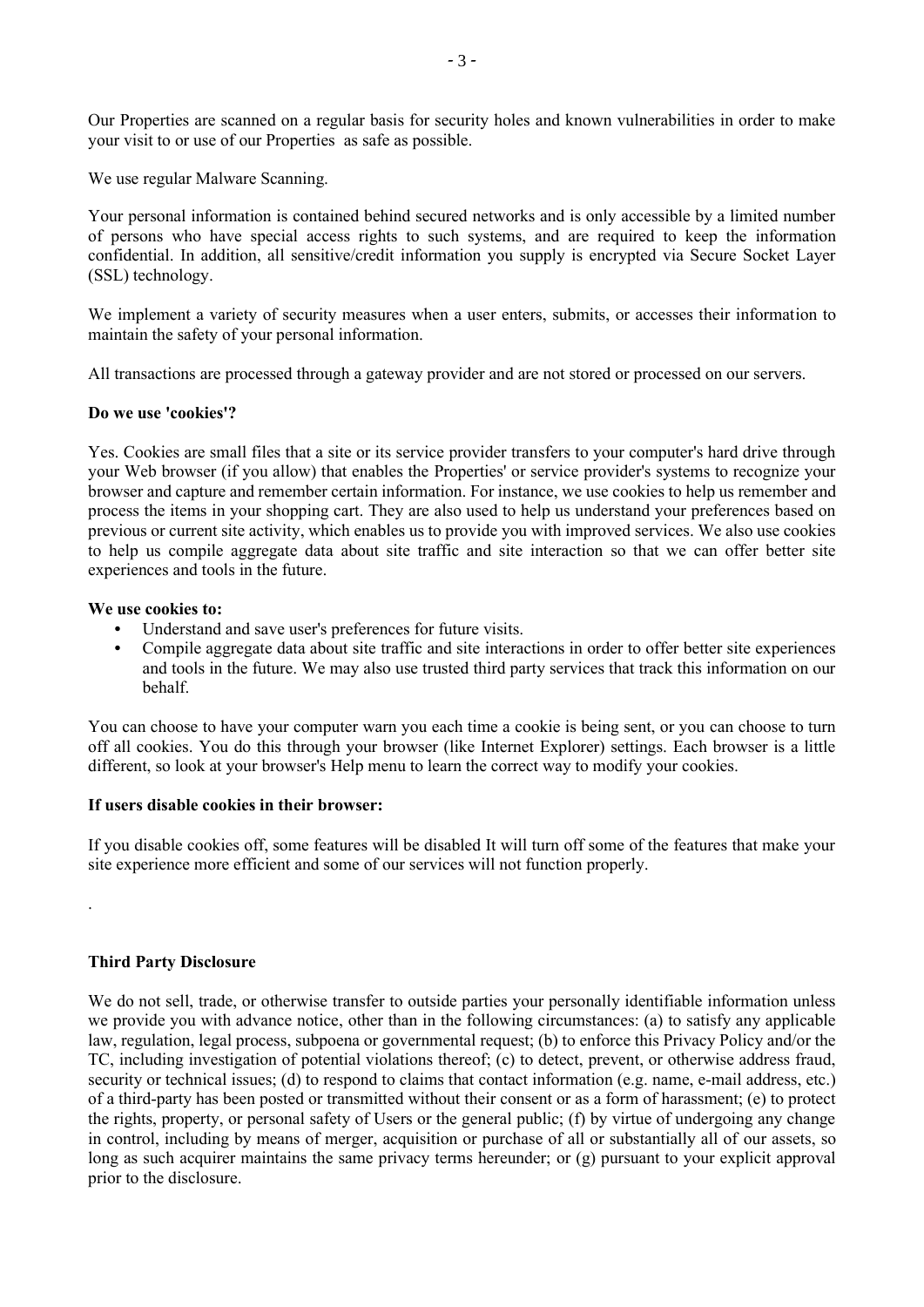Note, that we collect, hold and/or manage Personal Information through our authorized third parties vendors of certain products or services (such as, cloud hosting services) (including, as applicable, their affiliates) solely and limited to providing us with such requested services, and not for any other purposes. Such vendors may be located in a country that does not have the same data protection laws as your jurisdiction. For avoidance of doubt, the Company has the unrestricted right to use Non-personal Information for any purpose and to transfer and disclose Non-personal Information to third parties at its own discretion.

# **Third party links**

We do not include or offer third party products or services on our website.

# **Google**

Google's advertising requirements can be summed up by Google's Advertising Principles. They are put in place to provide a positive experience for users. https://support.google.com/adwordspolicy/answer/1316548?hl=en

We use Google AdSense Advertising on our website.

Google, as a third party vendor, uses cookies to serve ads on our Site. Google's use of the DART cookie enables it to serve ads to our users based on their visit to our site and other sites on the Internet. Users may opt out of the use of the DART cookie by visiting the Google ad and content network privacy policy.

#### **We have implemented the following:**

- **•** Google Display Network Impression Reporting
- **•** Demographics and Interests Reporting
- **•** DoubleClick Platform Integration

We along with third-party vendors, such as Google use first-party cookies (such as the Google Analytics cookies) and third-party cookies (such as the DoubleClick cookie) or other third-party identifiers together to compile data regarding user interactions with ad impressions, and other ad service functions as they relate to our website.

Opting out: Users can set preferences for how Google advertises to you using the Google Ad Settings page. Alternatively, you can opt out by visiting the Network Advertising initiative opt out page or permanently using the Google Analytics Opt Out Browser add on.

# **Minors**

Use of our Properties are intended for Users over the age of thirteen (13). We do not specifically market to children under 13.

# **Deletion or Modification of Personal Information**

Users can delete or modify their Account information from within the Site or Apps.

# **Third Party Service Providers**

While using our Properties and in order to provide our services, we may use third party service providers, who may collect, store and/or process the information detailed herein. We use commercially reasonable efforts to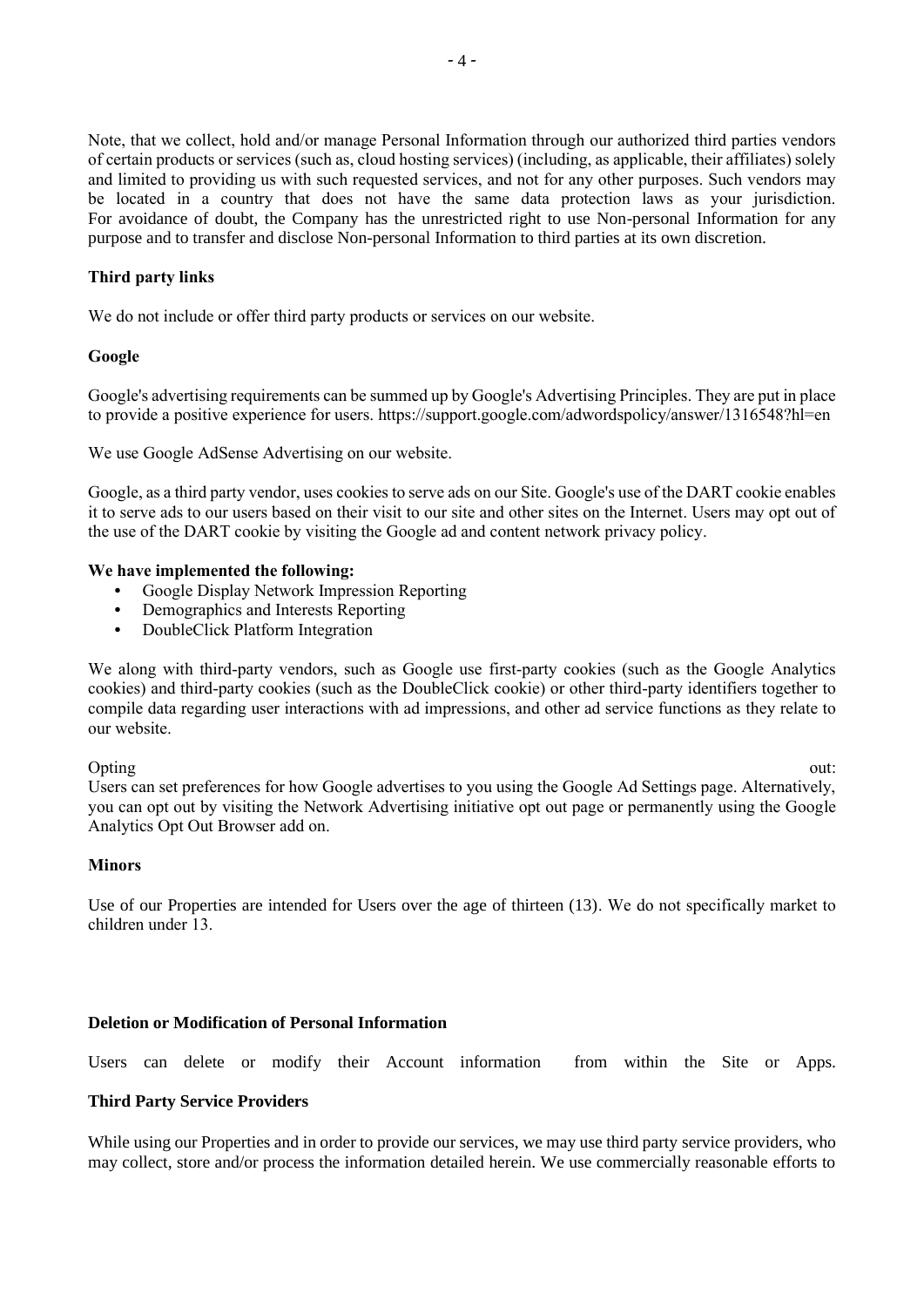engage with third parties that post a privacy policy governing their collection, processing and use of nonpersonal and personal information. Such service providers may include, without limitation:

- Infrastructure providers such as AWS, which privacy policy can be found at: [https://aws.amazon.com/privacy/;](https://aws.amazon.com/privacy/)
- Advertising platforms, such as Google Ads, which Privacy Policy can be found at [https://policies.google.com/technologies/ads?hl=en-US;](https://policies.google.com/technologies/ads?hl=en-US) and
- Analytics platforms, such as Google Analytics, which Privacy Policy can be found at [https://www.google.com/analytics/terms/us.html.](https://www.google.com/analytics/terms/us.html)

Please read such third party service providers' terms of use and privacy policies to understand their privacy practices.

# **Online Payment Processors**

We accept certain online payment methods via our Properties, using our Online Payment Processors, which enable Users to pay securely online using a credit card or PayPal account. We may add or change the Online Payment Processors at our sole discretion. We are not affiliated with such Online Payment Processors (for more information see our TC), as each is an independent contractor, and neither is the agent or employee of the other, and neither is responsible in any way for the actions or performance (or lack thereof) of the other. The use of the Online Payment Processors is at the User's discretion and sole liability and risk. It is the User's responsibility to abide by all the terms specified by the Online Payment Processors in their terms of use and privacy policies, including but not limited to any age restrictions specified therein. You acknowledge that you are fully assuming the risks of conducting any transactions via the Online Payment Processors.

#### **International Data Transfer**

We may transfer information collected about you, including Personal Information, to other third party service provides (as detailed herein) across borders and from your country or jurisdiction to other countries or jurisdictions around the world. Please note that we may transfer such information to a country and jurisdiction that does not have the same data protection laws as your jurisdiction, and you consent to such transfer of information.

# **Changes to the Privacy Policy**

The terms of this Privacy Policy will govern the use of the Site, App, our other Services and any information collected therein and/or provided to us voluntary. We reserve the right to change this policy at any time, so please re-visit this page frequently. We will provide notice of substantial changes of this policy on the homepage of the Site, on the App and/or we will send you an e-mail regarding such changes to the e-mail address that you may have provided us with. Such substantial changes will take effect seven (7) days after such notice was provided on our Site, App or sent by e-mail, whichever is the earlier. Otherwise, all other changes to this Privacy Policy are effective as of the stated "Last Revised" date and your continued use of the Site after the Last Revised date will constitute acceptance of, and agreement to be bound by, those changes. In the event that the Terms should be amended to comply with any legal requirements, the amendments may take effect immediately, or as required by law and without any prior notice.

# **Contacting Us**

If there are any questions regarding this privacy policy you may contact us using the information below. Eqsquest PO Box 39305 Tel Aviv 6139201